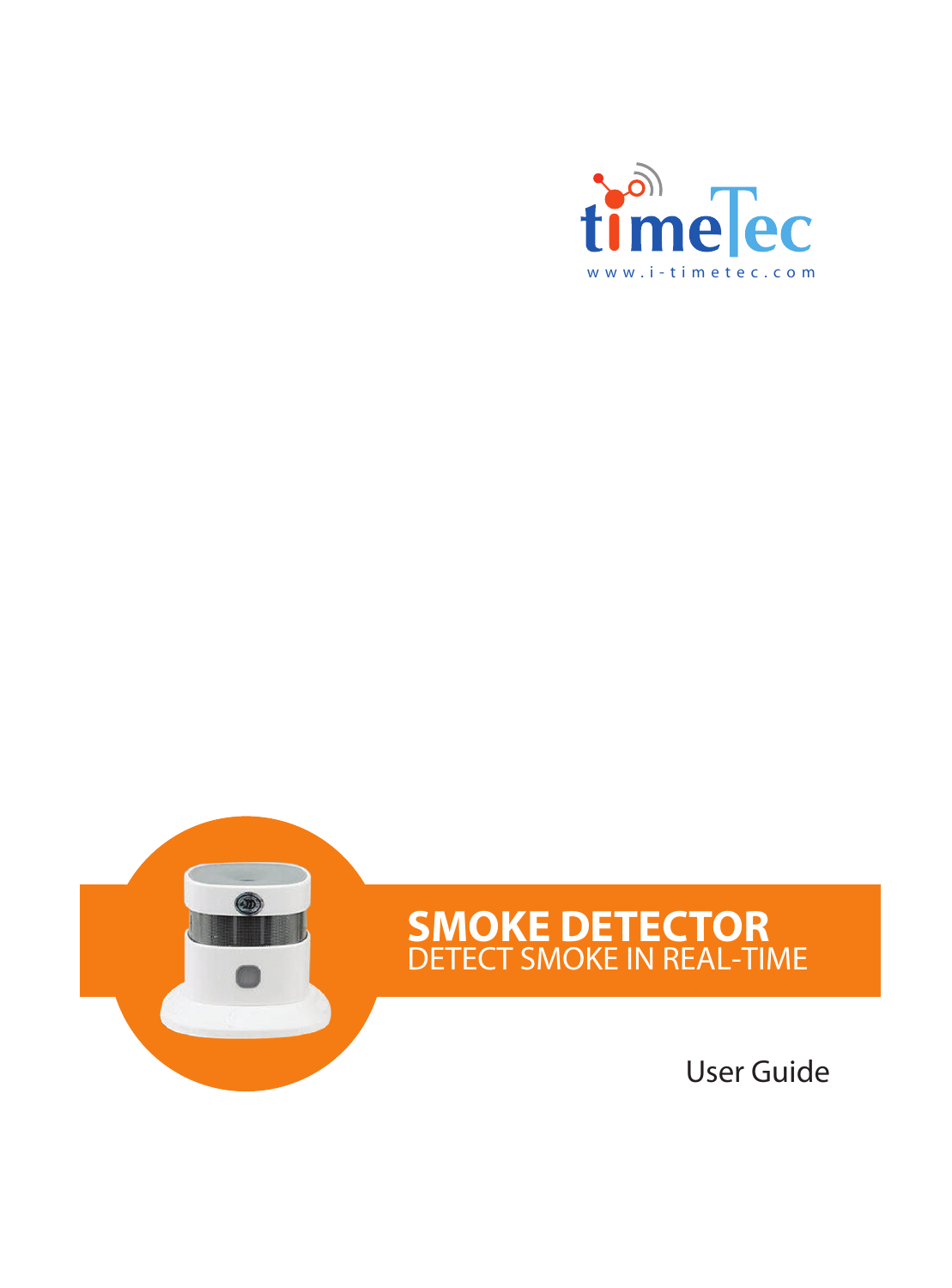

## INSTALLATION



Press the battery insulation sheet to energize TimeTec Smoke Sensor, then turn the sensor clockwise into the mounting base.



### **Adding Device**

After logging into the i-TimeTec APP on the mobile phone, click "+" from  $\bullet$ the Smart Home page to enter a new device page. Scan the QR code on the sensor shell, and follow the APP instructions to add the sensor to the TimeTec Gateway Camera.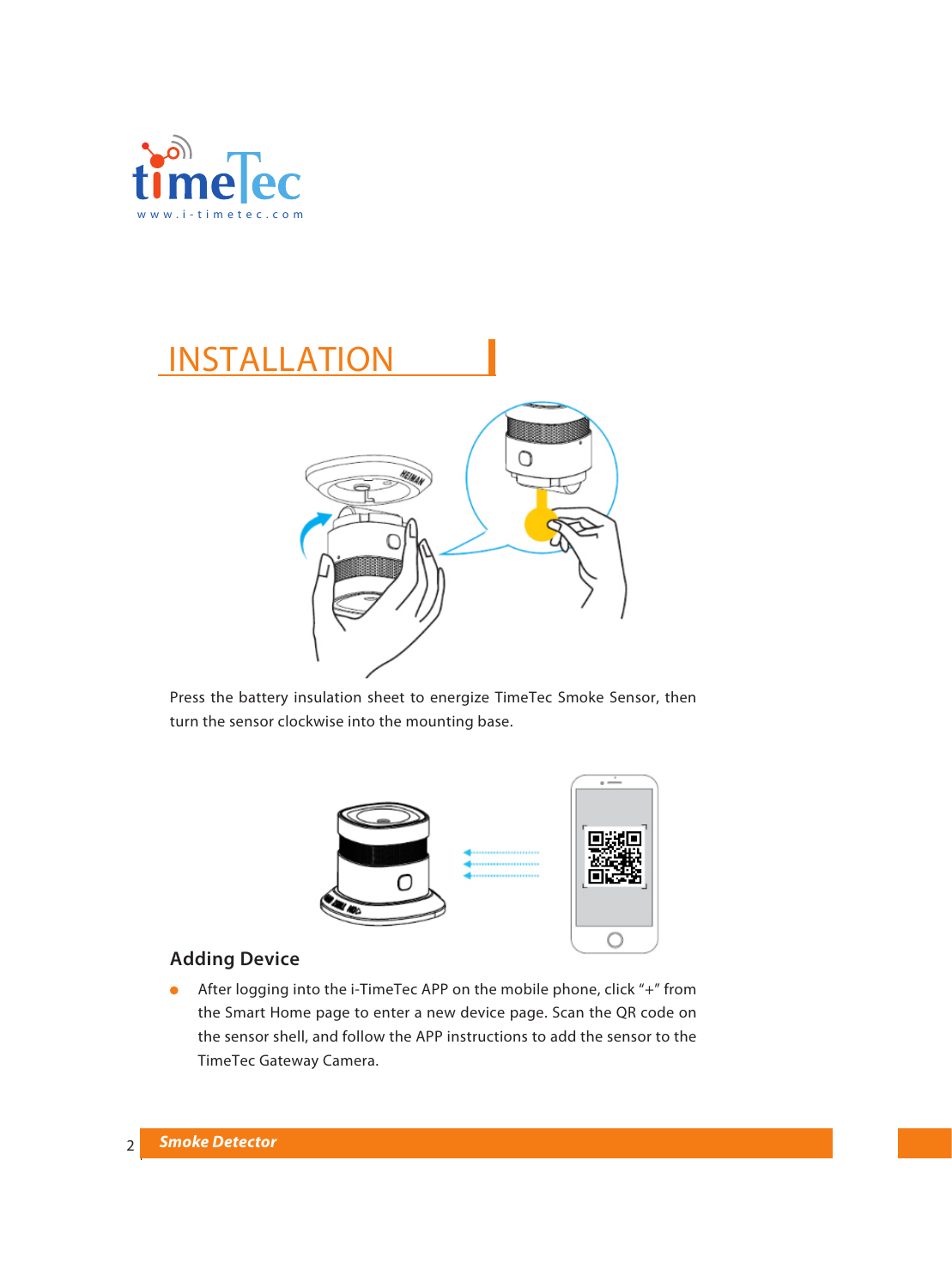



- The Smoke Sensor will automatically complete the networking after pressing Ä the network button (self-test/ mute button)
- **Press and hold the network button for 10 seconds. After the indicator lights up** and goes off, release the button, and the sensor will exit the network.
- **If the Smoke Sensor cannot be successfully connected to the network after** changing the network, it should be disconnected from the network before reconnecting to the network again.

|  | <b>Light status</b> |
|--|---------------------|
|--|---------------------|

| <b>STATUS</b> | <b>LIGHT</b>                          | <b>ALARM</b>                    |
|---------------|---------------------------------------|---------------------------------|
| Normal status | Red LED flashes once every 53 seconds | None                            |
| Test status   | Red LED flashes quickly               | rapid beeping                   |
| Alarm status  | Red LED flashes quickly               | rapid beeping                   |
| Silent mode   | Red LED flashes once every 10 seconds | None                            |
| Low volume    | Red LED flashes once every 53 seconds | one beep every 53 seconds       |
| Faulty        | Red LED flashes twice in 53 seconds   | Two "Di" beeps every 53 seconds |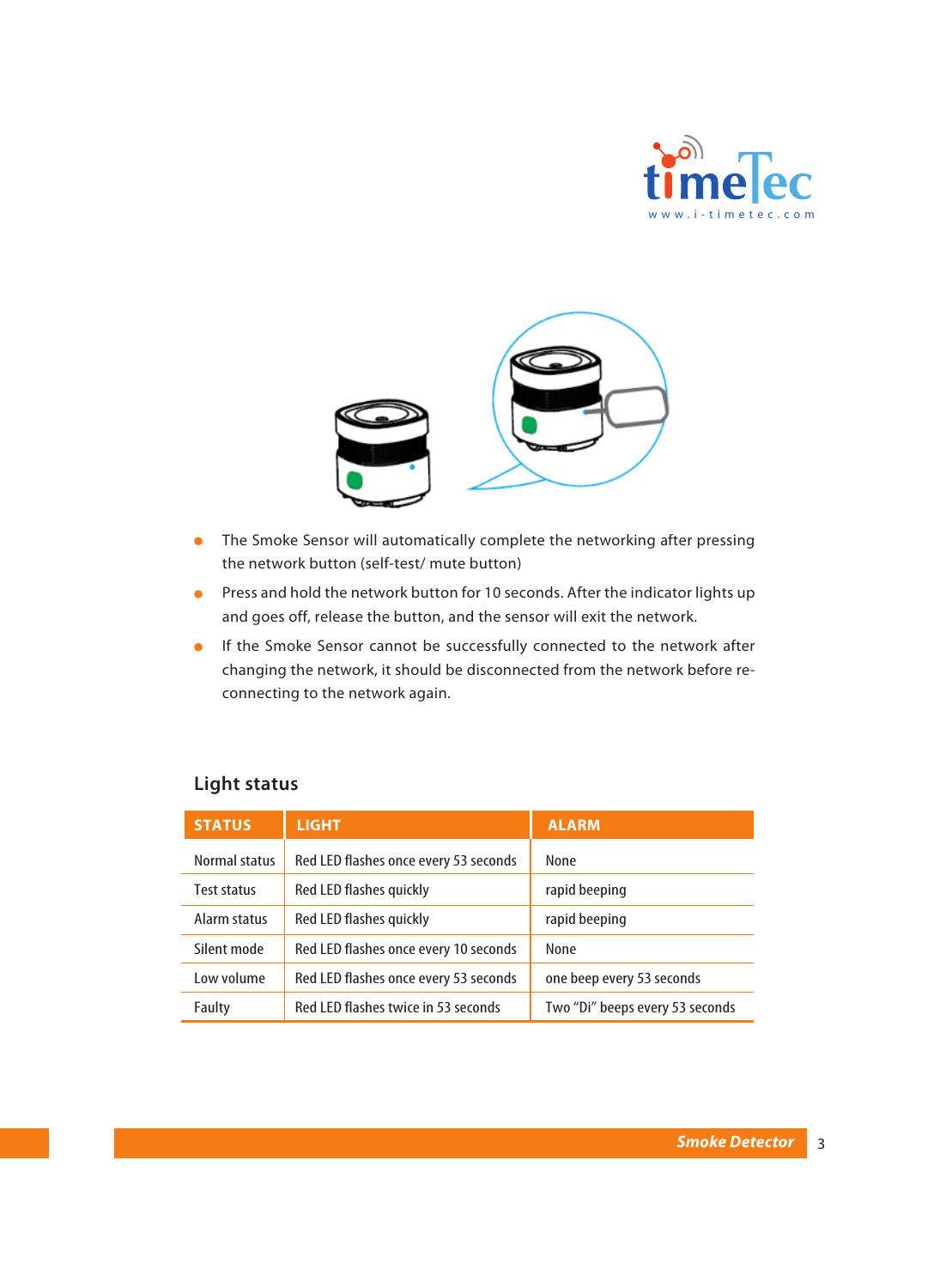

## MUTE AND TEST

#### **Mute function**

The mute function should only be activated or used when there is no fire hazard. If the fire alarm is ringing otherwise, do not attempt to block or prevent the alarm from chiming. Press the self-test /mute button to reduce the sensitivity for unnecessary alarming incidents.

#### **Self-test function**

This product has a self-test function that can be used to check whether the LED and buzzer of the detector are working normally for daily use. When the self-test button is pressed, the Smoke Sensor will flash in red and the buzzer will emit the "Di-Di-Di" sound. If the device is connected to the network, you will receive an alert message on

 the mobile phone via i-TimeTec APP. It is recommended that the test is performed once a week. Please do not use the flame test. Please give full attention at all times for if the smoke alarm siren is on.

#### **Battery replacement**

Please replace the battery correctly according to the positive and negative terminals of the battery. Pay attention to environmental protection, and dispose properly of the used batteries.

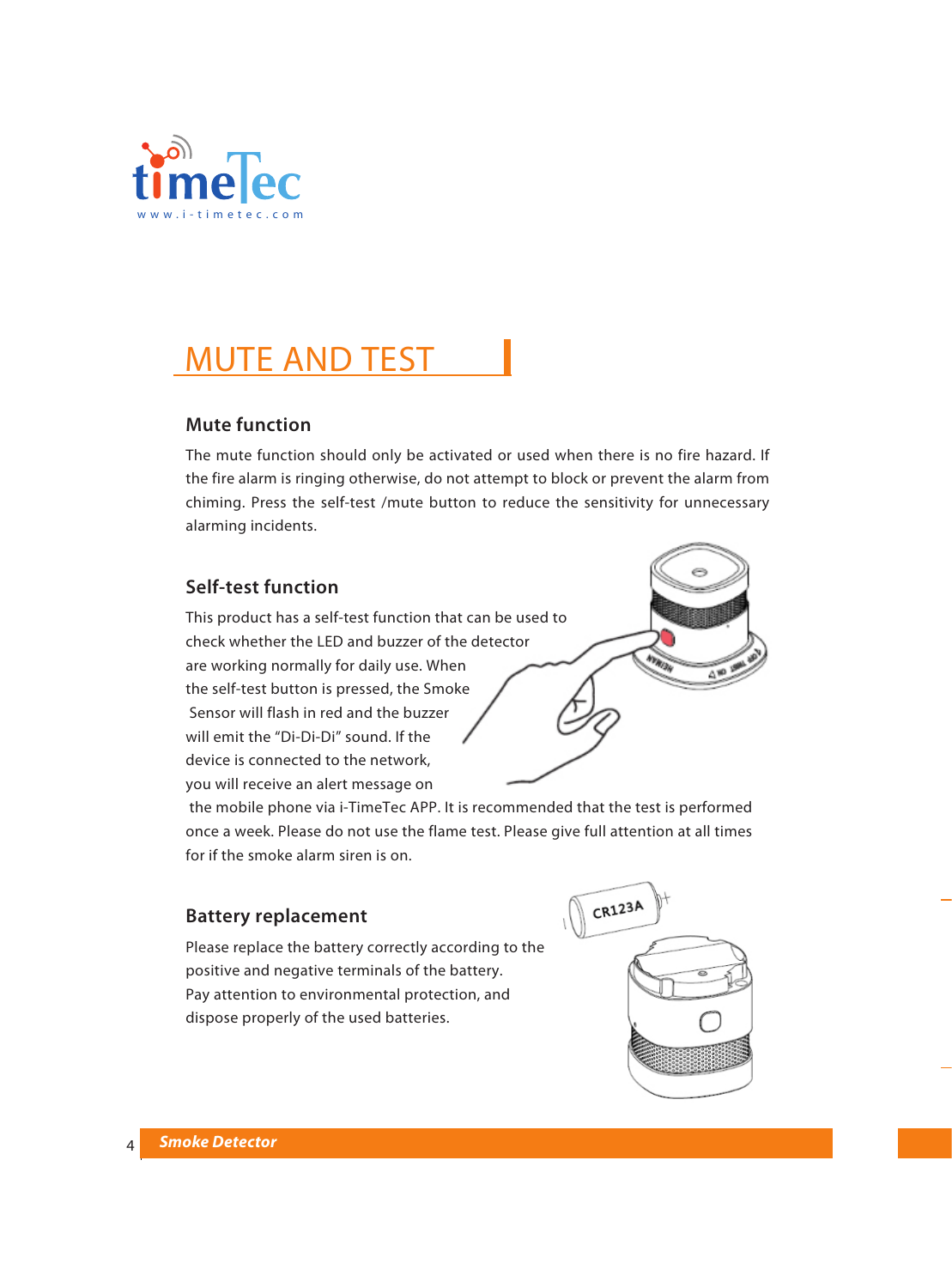

## REPAIR AND MAINTENANCE

- 1. After the Smoke Sensor is installed and put into use, press the self-test button every week to test the sensor. Any faulty elements found (such as a broken buzzer or a broken indicator light) should be checked or returned to the factory for repairment.
- 2. The quality of the battery can generally last for three years long, if kept properly. High temperatures and high humidity will shorten the lifespan of a battery.
- 3. Please replace the battery of the same type and model immediately when the battery runs out. Press the self-test button after battery replacement. An audible and visual alarm will signal if the replacement has been planted successfully.
- 4. The Smoke Sensor should be installed and debugged on the same day, it should be properly stored before installation. It is best to carry out any dust, moisture and corrosion protection measures for best product quality.
- 5. In the case of alarm failure or other problems, do not disassemble the Sensor without permission for maintenance. Please disconnect the power supply and contact your local dealer for repairment.
- 6. If unfortunate a real fire accident has occurred, it is recommended to replace the detector with a new battery.

#### *Remark:*

- *1. Do not install the sensor in a place with high temperatures, high humidity, and high oil smoke. Keep in a clean and cooling environment.*
- *2. Avoid heavy painting, thinner, and other colloidal and suspended materials around the sensor, so as to prevent the alarm from normal detection.*
- *3. Please note that this product is a household type photoelectric smoke fire detection sensor. It will give an audible and visual alarm when the fire occurs but it will not extinguish the fire.*